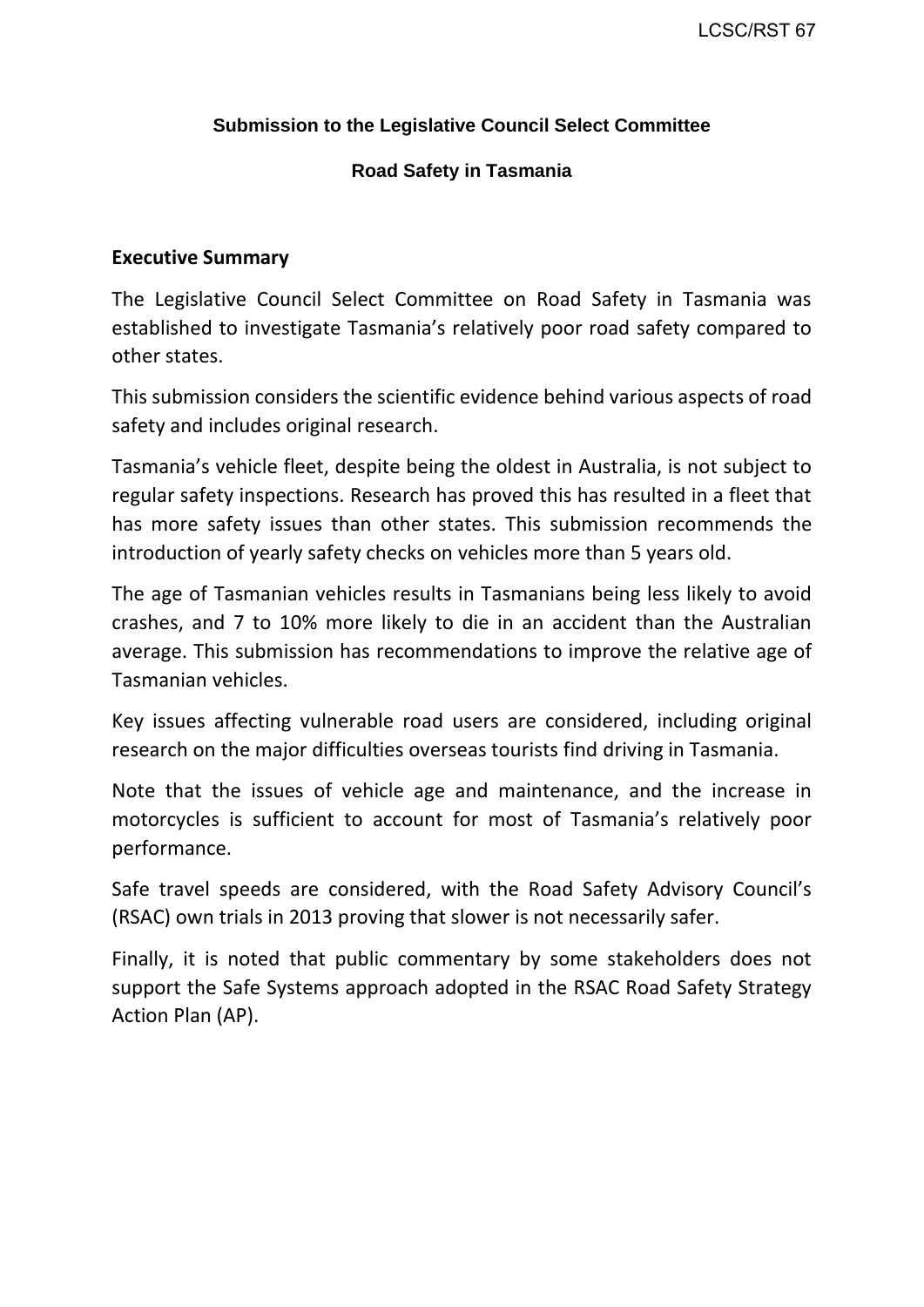# **1 Vehicle Safety**

The AP notes that Tasmania has the oldest vehicle fleet in Australia. It also states that an action is to "ensure that the vehicles on our roads are roadworthy".

However, the AP is scant on detail on how these issues are to be improved.

# **a) Roadworthy Vehicles (incorporating original research)**

The current roadside checks by Police and Transport are very basic and infrequent. For example, I have been checked once in a million kilometres of driving in Tasmania.

Unlike some other states, Tasmania does not have a regular inspection program for car roadworthiness, despite having the oldest car fleet of any Australian state. This is illogical when the oldest fleet should obviously be subjected to the most mechanical inspections.

Note that traditionally mechanical failure or defects are downplayed as a contributing factor in crashes. However, research (see below) has proven that defects play a much greater factor in crashes than traditionally reported. It is a case of "if you don't look, you won't find".

For example, if road crashes were analysed to the standard of air crashes, then after a crash every component of a car's brakes, steering and suspension would be examined for wear; every fluid would be examined for age and effectiveness; the steering and brake system would be re-assembled and checked for performance and so on.

Obviously, this is impractical, thus mechanical influences on crashes remains underreported.

I have conducted over many years research experiments on the roadworthiness of Tasmanian vs. other States' cars. A research project I undertook in July 2021 yielded results typical of observations made since 2013.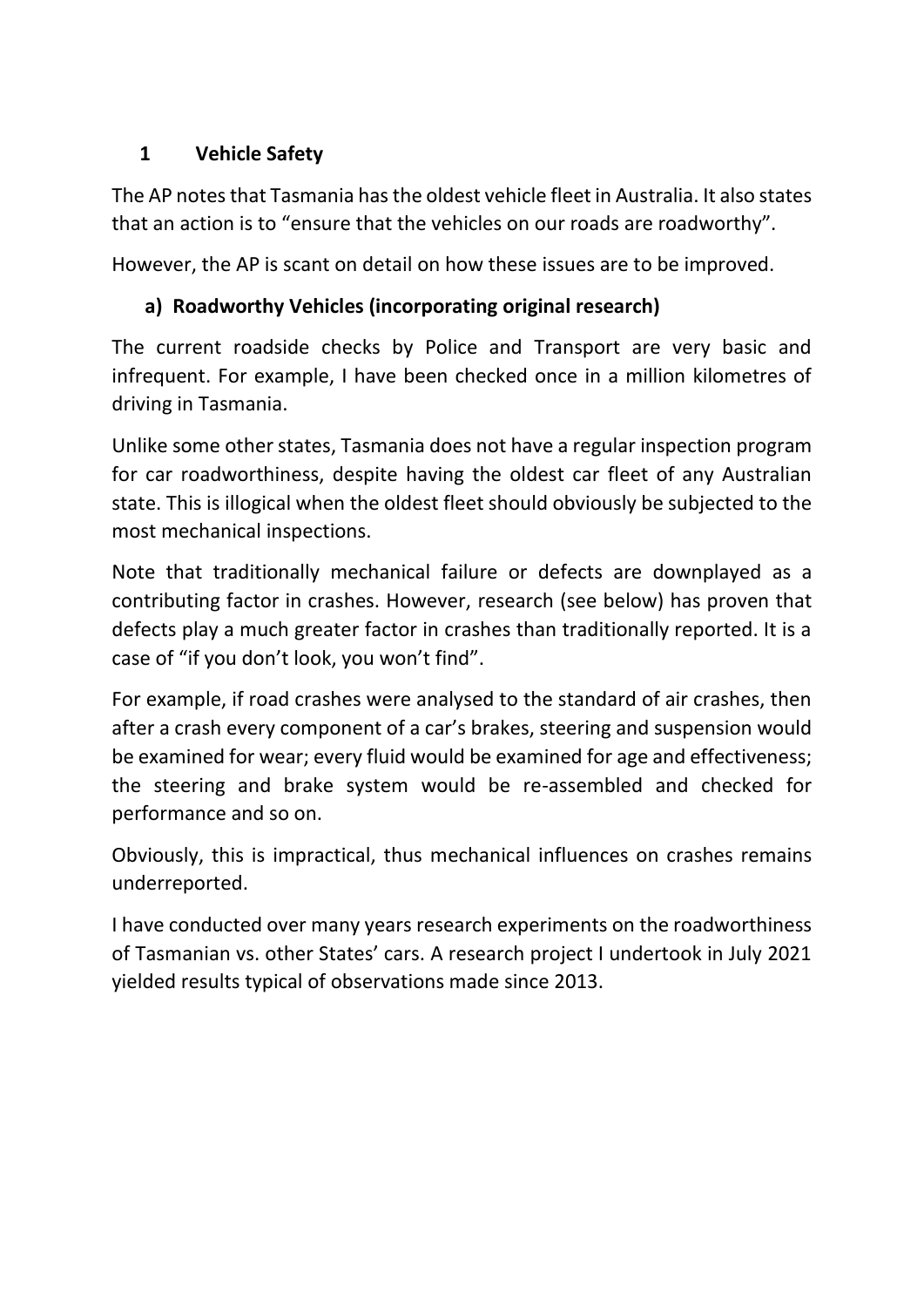### **Faulty Low Beam Headlights – Latrobe, Tasmania vs Mascot NSW**

|                                | Latrobe, Tasmania | <b>Mascot, NSW</b> |
|--------------------------------|-------------------|--------------------|
| <b>Both headlights working</b> | 89                | 97                 |
| <b>One faulty headlight</b>    | 11                |                    |
| <b>Failure rate</b>            | 11%               | 3%                 |

(Observations per 100 vehicles, July 2021)

Note this is only low beam headlights. A staggering 11% (or 1 in 9) Tasmanian cars would fail a roadworthy test, just on low beam headlights. This is without considering tail, brake, indicator, and high beam lights, which my previous research showed raised the failure rate to 20%.

Surely faulty headlights would therefore be a contributing factor in at least 11% of accidents at night?

Tasmania, with an older vehicle fleet and no roadworthy checks for vehicles greater than five years old, has four time the failure rate of a state with a younger vehicle fleet and compulsory roadworthy checks.

From this is can be inferred that Tasmanian cars will have four times as many illegal tyres, worn brakes and steering components, faulty wipers, contaminated brake fluid, damaged windscreens, and broken brake, tail, and indicator lights.

It is also illogical that vehicles imported from interstate must undergo a safety check prior to obtaining a Tasmanian registration  $-$  even if the vehicle is improving the age and safety profile of the state's fleet and has had yearly checks interstate – and then for the rest of its life may not have one more safety check!

Thus, it is obvious that yearly vehicle safety checks should be introduced on vehicles older than five years. An additional benefit of these safety checks is that older vehicles are forced into retirement quicker, thus improving the fleet age.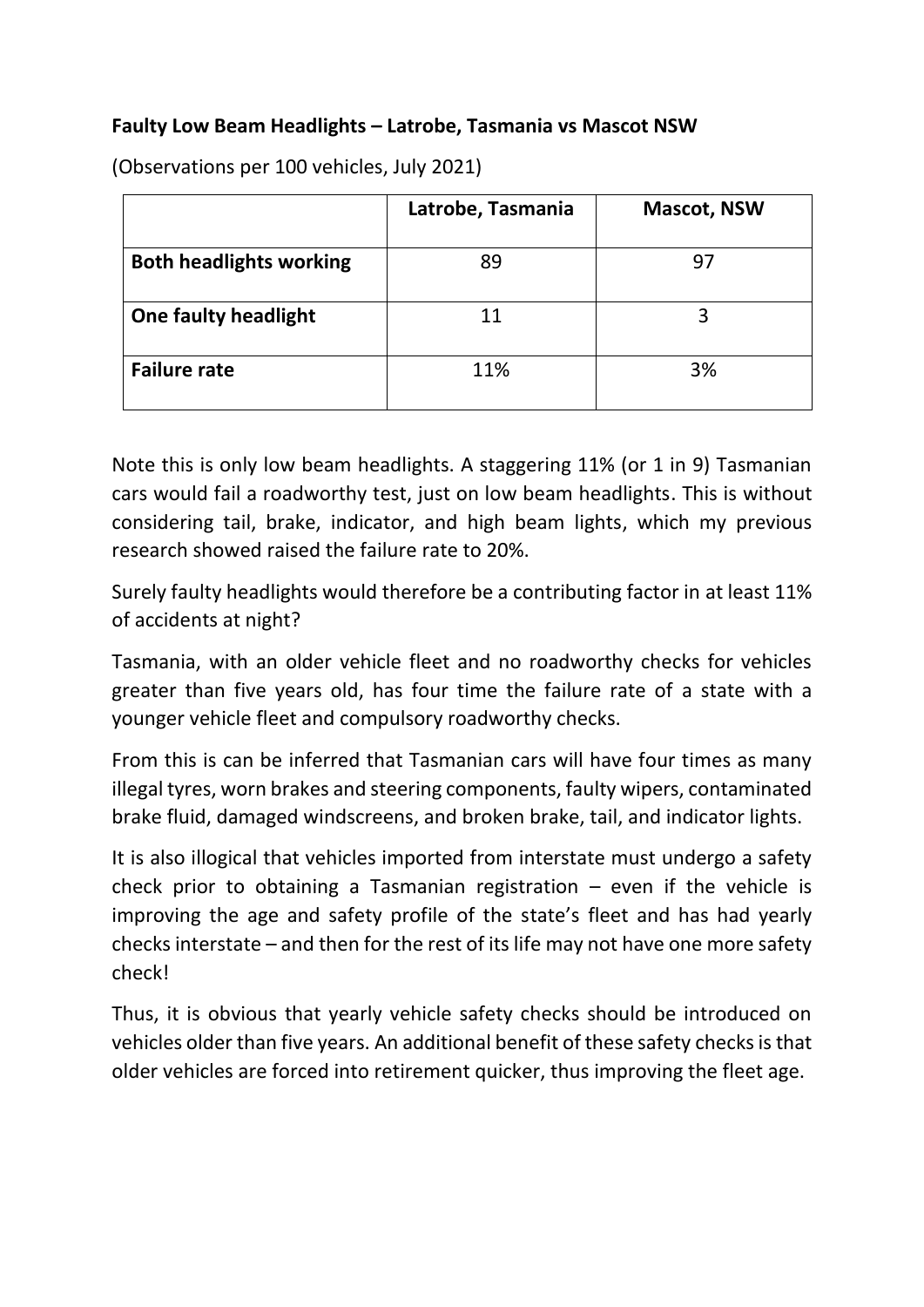## **b) Vehicle age**

Since the 1971 when road fatalities peaked in Australia at 44 per billion kilometres driven, safety performance has improved immensely until in 2018 it was 4 per billion kilometres – an eleven-fold improvement.

The performance of cars, measured in terms of occupant **crash survivability**, has improved an average of 2.5 to 5% every year since 1971. These improvements include the development of energy absorbing crumple zones, collapsible steering columns, seatbelts, seatbelt pretensioners, side intrusion protection bars, safety glass, front, side, knee, and curtain airbags. **This has been the most significant factor in road safety improvements and is alone responsible for at least three quarters of the improvement. As ANCAP notes, you are four times more likely to be killed in a crash in a 20-year-old car as you are in a new car.** 

In addition, the **crash avoidance ability** of cars has improved immensely in the 50 years since 1971. The universal adoption of disc brakes, improved suspension and road holding, ABS brakes, ESC, traction control, improved headlights, radar cruise control, collision avoidance semi - autonomous braking, blind spot warnings, even improved window demisting from standard air-conditioning are just some of crash avoidance technologies now in common use. And of course, it is better to avoid a crash entirely rather than rely on safety devices when you have one.

This makes it clear the significance of Tasmania's vehicle fleet being three years older than the Australian average. This equates to 7% to 10% less chance of surviving a crash, plus a similar percentage less chance of completely avoiding the accident.

The introduction of yearly safety checks on vehicles would result in the retirement of older, unsafe vehicles.

# **c) Existing punitive taxes on safe cars**

The "Luxury Car Tax" (LCT) applies to a car for sale above \$69,152. This tax should be either abolished or raised to a threshold that catches only genuine luxury vehicles.

The AP states many times that the public should purchase the safest vehicle that they can afford. However, the LCT penalizes drivers who wish to purchase safe vehicles. It is illogical that the more safety features a car has, the more a car will cost until it reaches a level where a punitive tax will be imposed, designed to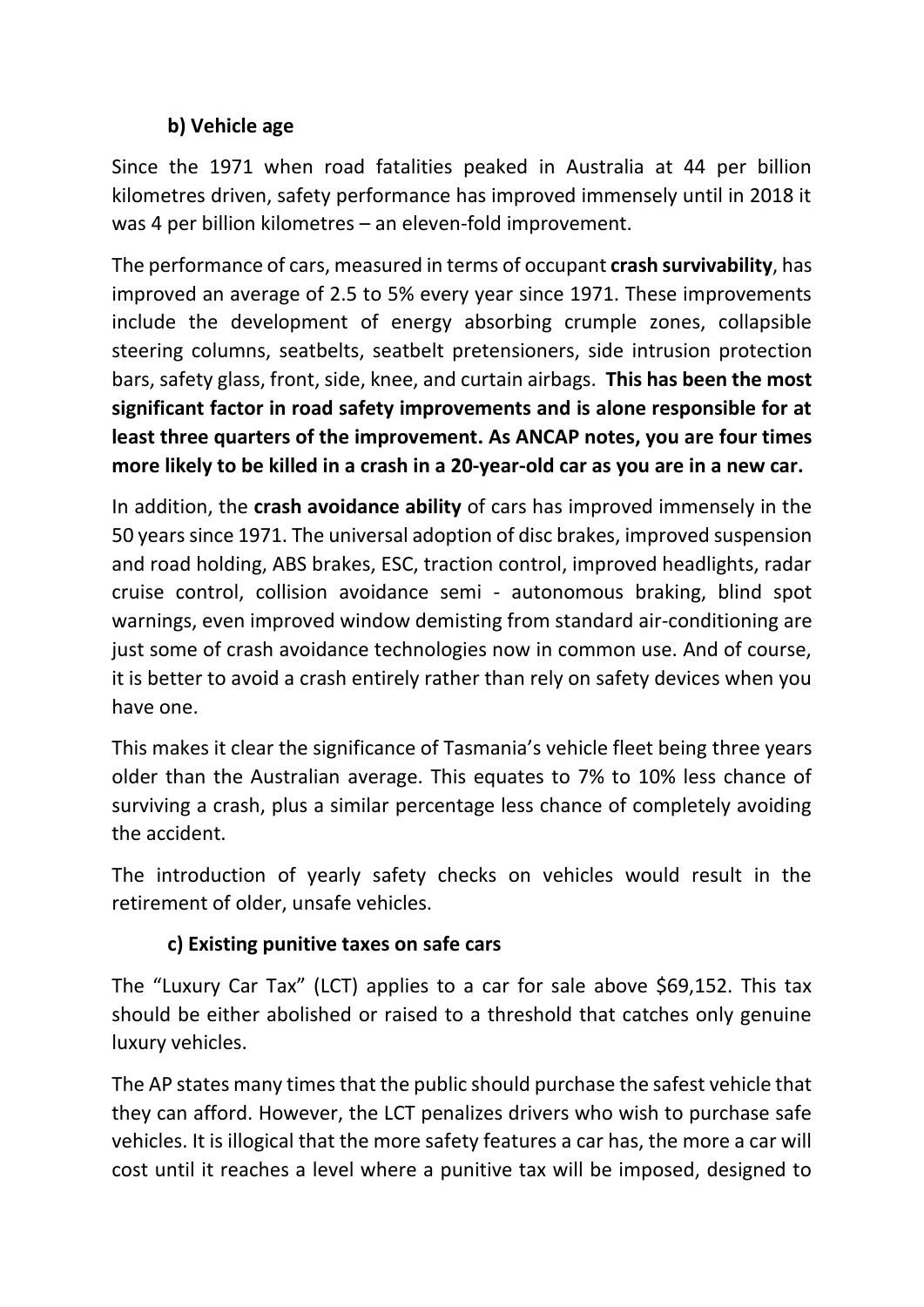discourage, or make it impossible for a person to purchase the safest car available!

Electric Vehicles (EVs)are the future of cars, with many manufacturers planning to discontinue the production of internal combustion engine vehicles in the next few years. However, as with all technologies in the early stage of adoption, EVs are relatively expensive, and many trigger the LCT threshold for fuel efficient vehicles – even if they are not truly "Luxury Vehicles". EVs incorporate an abundance of safe driving technologies, and the Federal Government should be encouraging their take up – not actively discouraging potential purchasers with punitive taxes.

# **2 Vulnerable Road Users**

# **a) Visitors (incorporating original research)**

The Action Plan (AP) highlights the relatively high proportion of visiting road users in the crash statistics. The information given to visitors when collecting hire cars does not address several key issues.

As long-term operators of tourist accommodation, my wife and I extensively interviewed tourists from Asia, who would arrive by hire cars very late at night, well after our nominated closing time.

The visitors noted the following:

- Many had not driven in rural areas before, even in their own country.
- It was surprising how many believed that there would be streetlights on all major roads i.e., from Freycinet to Sheffield!
- Many were surprised by fog and did not even know it existed, or what it was called, or how to drive in it.
- Consequently, many of these visitors found the experience of driving at night in Tasmania slow, dangerous, and stressful.
- Furthermore, many were not aware that it was good road etiquette and safe practice to pull over, when safe to do so, if you are driving below the speed limit with vehicles banked behind you. I have observed tourists driving at 45kph (this is not a misprint) on Cradle Mountain Road with more than a dozen cars, buses and trucks banked behind them, and blissfully driving past many opportunities to safely pull over.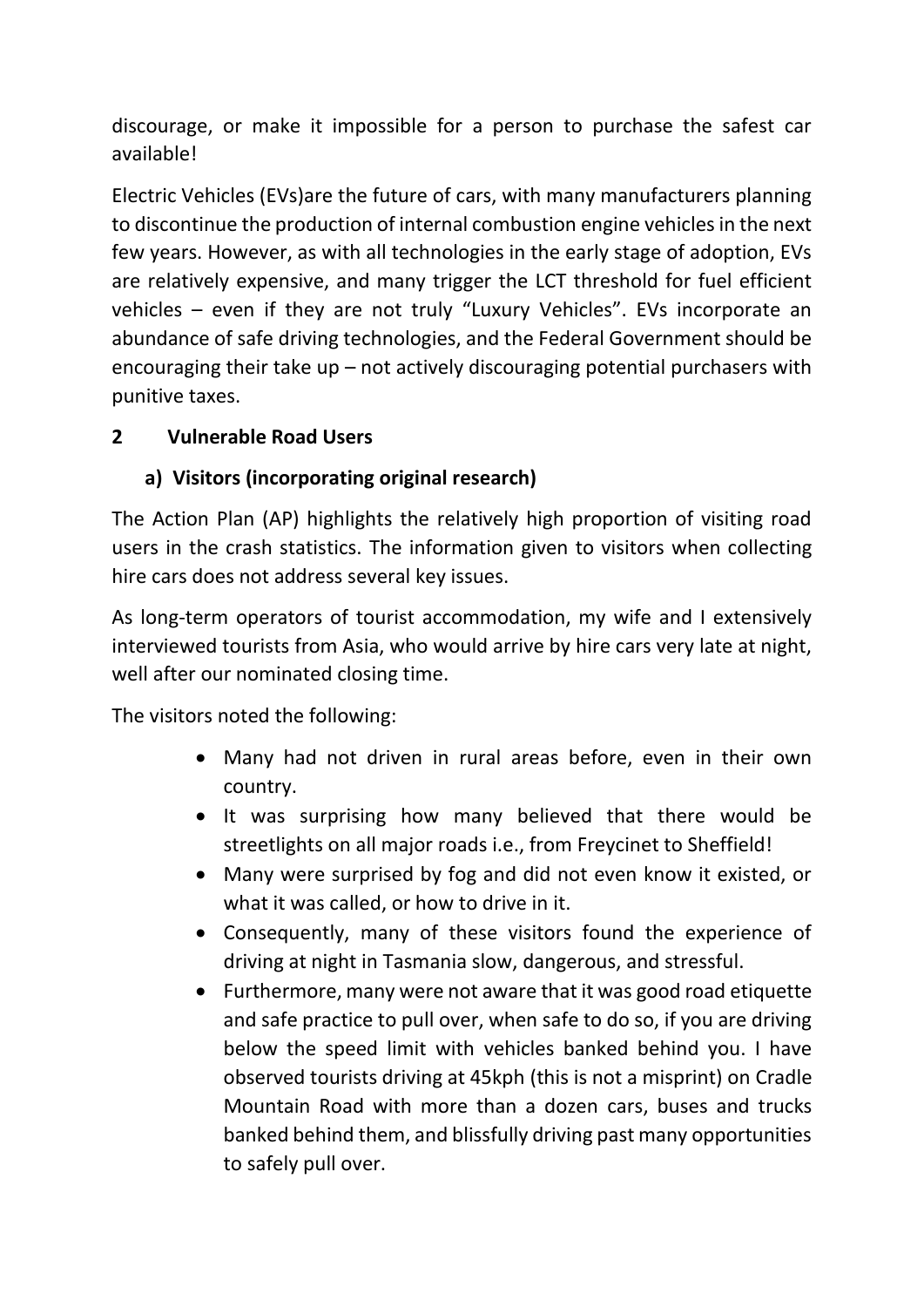The information provided to visitors needs to be changed to reflect these key research findings.

# **b) Motorcyclists**

The AP notes that motorcyclists are one third of the deaths and serious injuries, and that "motorcyclists are significantly over-represented" in crash statistics.

This statement is incorrect.

For a mode of transportation that is eight times more likely per km travelled to result in death or serious injury than driving a car, motorcyclists are "represented" in exactly the right proportion.

The AP does not address the key issue, that choosing this mode of transport is eight times more likely to result in death or a serious long term, life changing injury than if you had travelled by car.

# **c) Cyclists**

A safe Systems Approach to road safety as promoted by the AP should recognize that the Hierarchy of Control should be applied to reduce risks to vulnerable road users such as cyclists. For example, high level controls such as separation, or engineering controls such as barriers, should be used in preference to administration controls such as a rule or a sign.

Many Tasmanian roads are simply not suitable for co-use by cyclists and motor vehicles. The lack of sealed shoulders makes it extremely difficult to obtain a safe separation distance.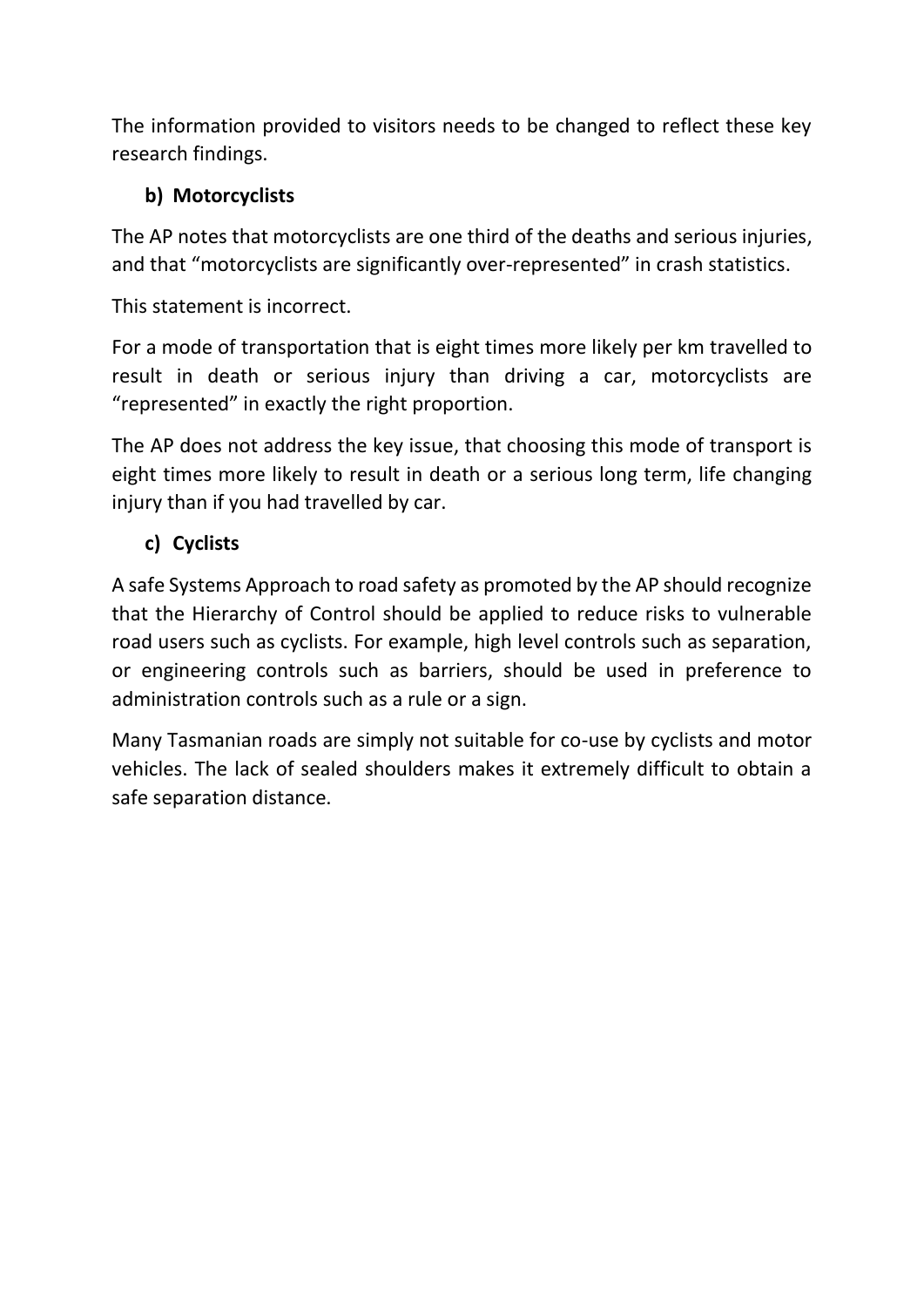

No separation between vulnerable users (in this case cyclists) and motor vehicles – the typical Tasmanian situation.



The standard that Worksafe Tasmania requires for industry to separate vulnerable users (in this case pedestrians) from motor vehicles.

Improved infrastructure is the key to cyclist safety, and this can be as simple as sealing road verges or shoulders.

Note the AP states that the community must play its part through consideration of all fellow road users. This should apply equally to cyclists as well as motor vehicle drivers.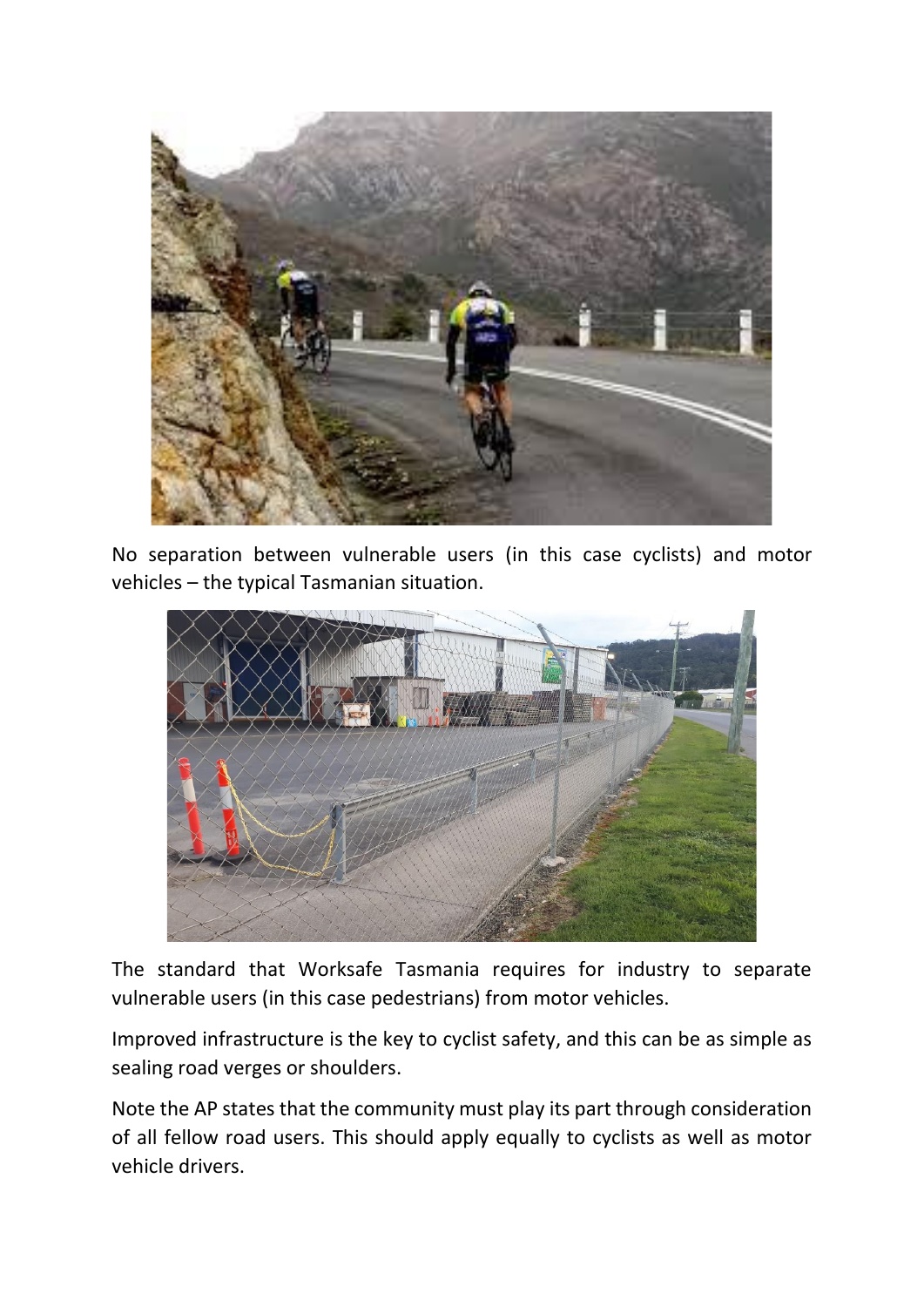# **3 Safe Travel Speeds**

A constant theme through the AP is an emphasis on promoting safer travel speeds. The causes of accidents are a complex interplay of factors, and to blame 40% of accidents on "excessive speed" is simplistic.

Proof of this was obtained by the 2013 trial of reduced rural speed limits in the Tasman and Kingborough Municipalities (known as the Tass and Kiss Trials). These trials were sponsored by the RSAC and supervised by Monash University. Technical analysis of the trials showed that accidents on gravel roads increased when slower speed limits were introduced, and the best road safety outcome was obtained by the municipality where the drivers maintained the highest speeds!

This result is due to risk being a product of Consequences X Likelihood X Exposure. The speed of a car, and the consequences of a crash at that speed, is just one component of a risk. A slower driver is often not as alert, more easily distracted, with a slower reaction time, with a greater time exposure to hazards, and a greater exposure to time related fatigue.

There is research that shows drivers travelling significantly under the speed limit are as, or more likely to cause accidents than those travelling significantly above the speed limit. This is recognized by many states in the USA where drivers can be fined for driving too slowly without due cause. The scientific explanation for this is slower cars have more interactions with other cars than those travelling with the flow of traffic, and cause traffic congestion, thus there is more exposure to higher risk situations.

### **4 Commitment from all stakeholders to the Strategy**

Page ten of the Action Plan is entirely devoted to explaining the Safe System Approach, which underpins the entire structure of the 'Towards Zero' strategy. This summary states in part:

*We can change the design of our system to reduce the likelihood of mistakes leading to serious crashes. Sealing gravel shoulders, improving sight distances, redesigning critical intersections, are just some of the tools we have available.*

*And tellingly, our vision is of a future with zero deaths and serious injuries. To achieve this, we know we must think and act differently.*

This is constantly undermined by public statements from enforcement authorities, who usually only ever mention possible human factors when